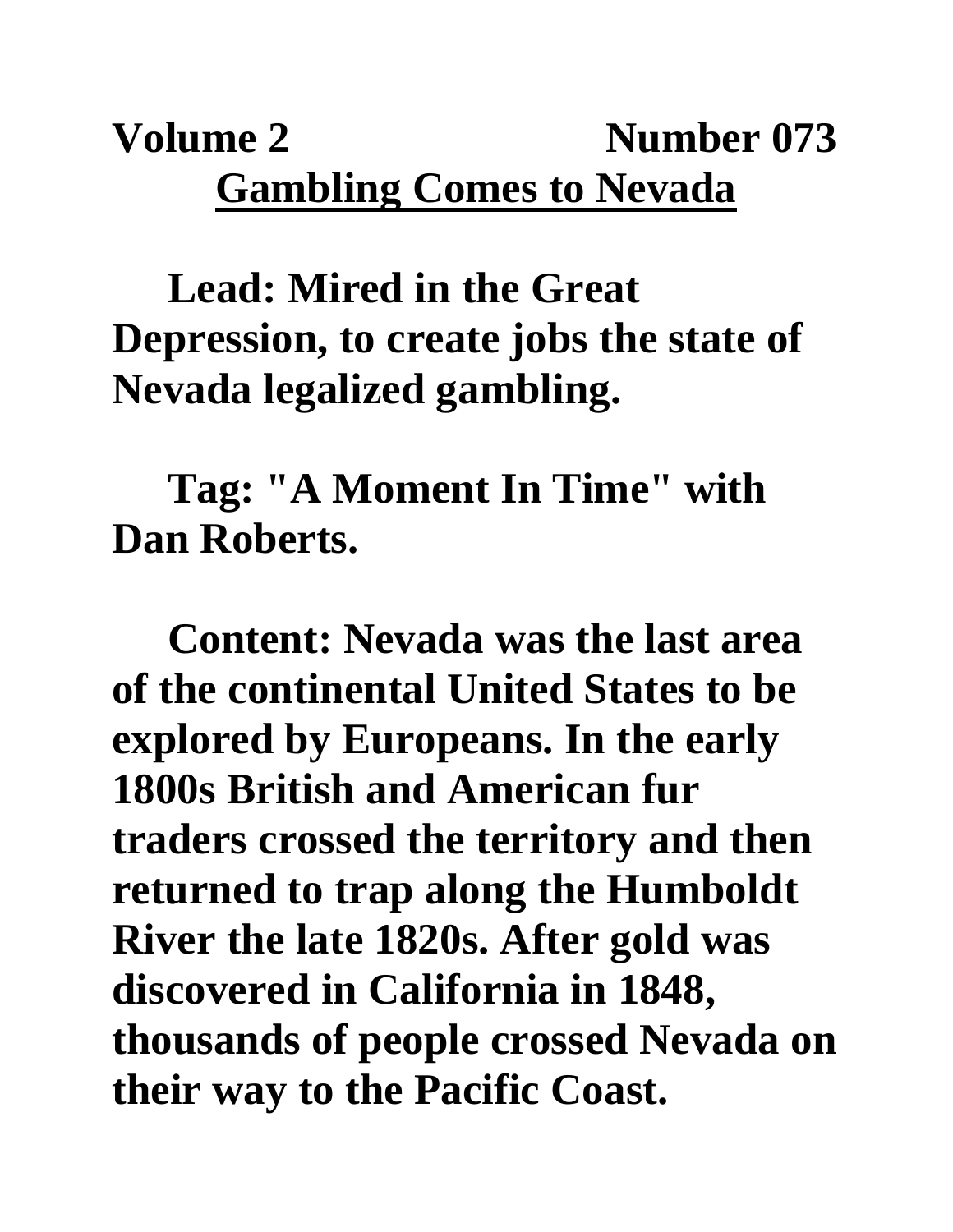**Acquired from Mexico by the Treaty of Guadalupe Hidalgo in 1848, Nevada became a separate territory after a dazzling silver strike, the Comstock Lode, near Virginia City. The discovery brought thousands seeking a bonanza some of whom stayed and helped make Nevada a state in 1864.** 

**The decline of the mining industry after the silver and gold played out left the state with a shrinking economic base and in 1931 Nevada passed two laws to arrest its decline. First it reduced the residency requirement for divorce to six weeks and in the same year the state legalized gambling.** 

**In 1936 Raymond Smith and son Harold opened a small casino on Main**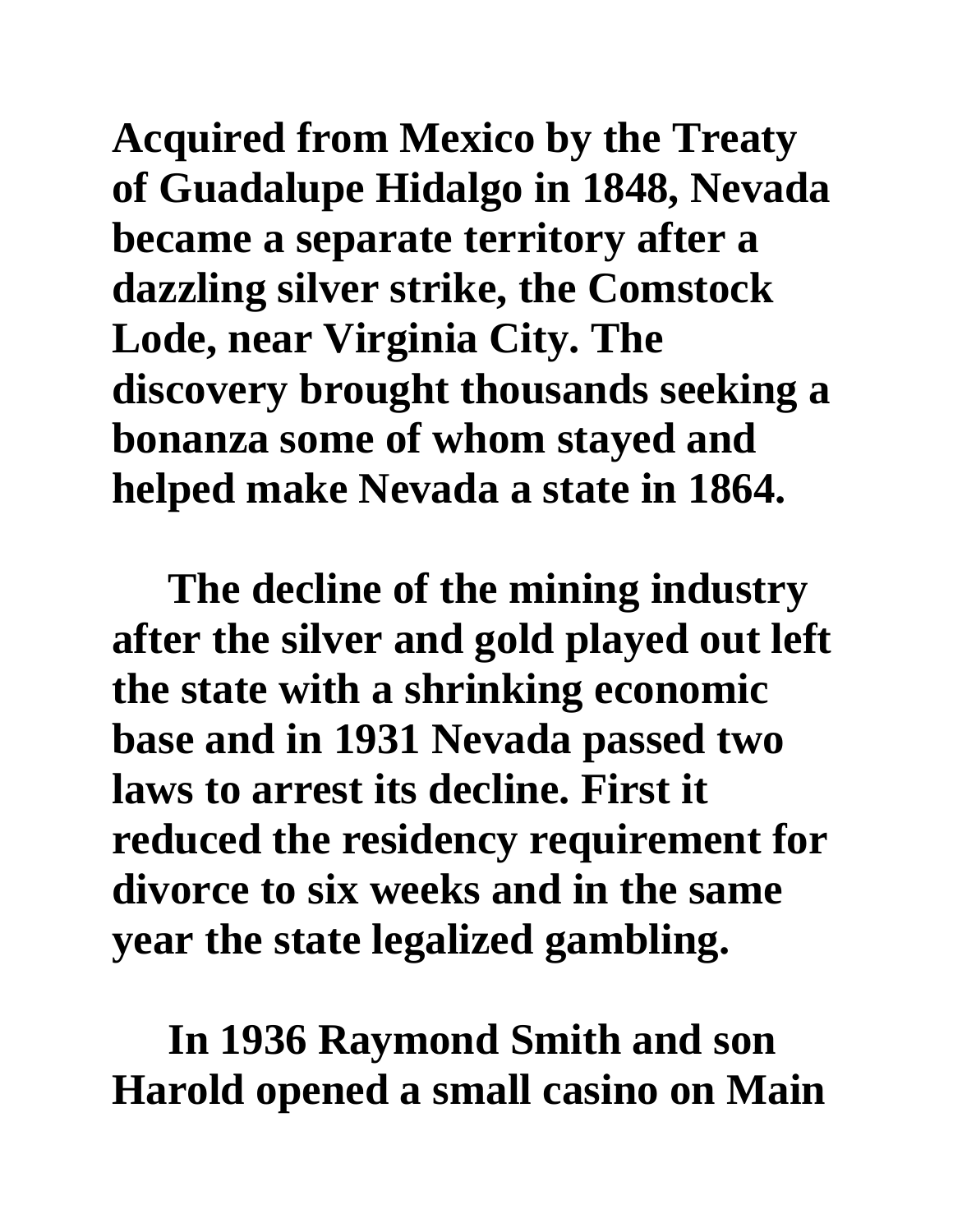**Street in Reno. They made two wildly successful innovations. In addition to wheel roulette and the usual games, they developed mouse roulette in which the patrons would bet on what color or number a mouse would select after being released. They also began a national advertising campaign. All over the country, billboards, without mentioning the word gambling, portrayed a Conestoga Wagon covered with the words, "Harold's Club or Bust." It became Nevada's most popular tourist attraction.**

**In 1942, Benjamin "Bugsy" Siegel began to build the first luxury casino in Las Vegas. Siegel, one of the underworld's most efficient hit men, did not live to enjoy his creation, the**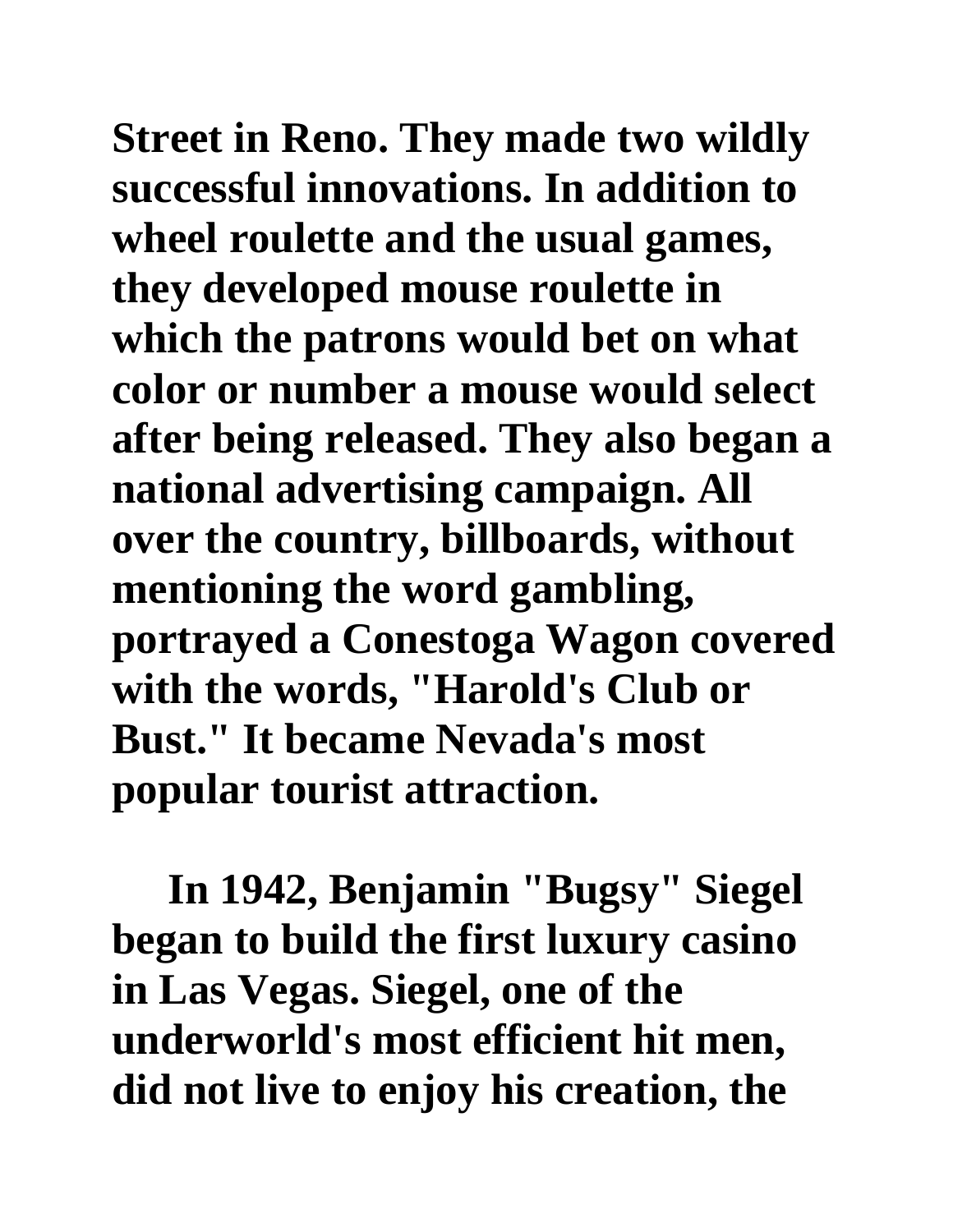**Flamingo Hotel with its landscaped grounds and world class entertainment. He was killed by his associate Lucky Luciano.** 

**Until the 1950s gambling in Nevada for the most part was dominated by organized crime, but when laws were altered making it easier for legitimate corporations to enter the business, gambling, Nevada's main source of taxes, gradually improved its reputation.**

**At the University of Richmond, this is Dan Roberts.**